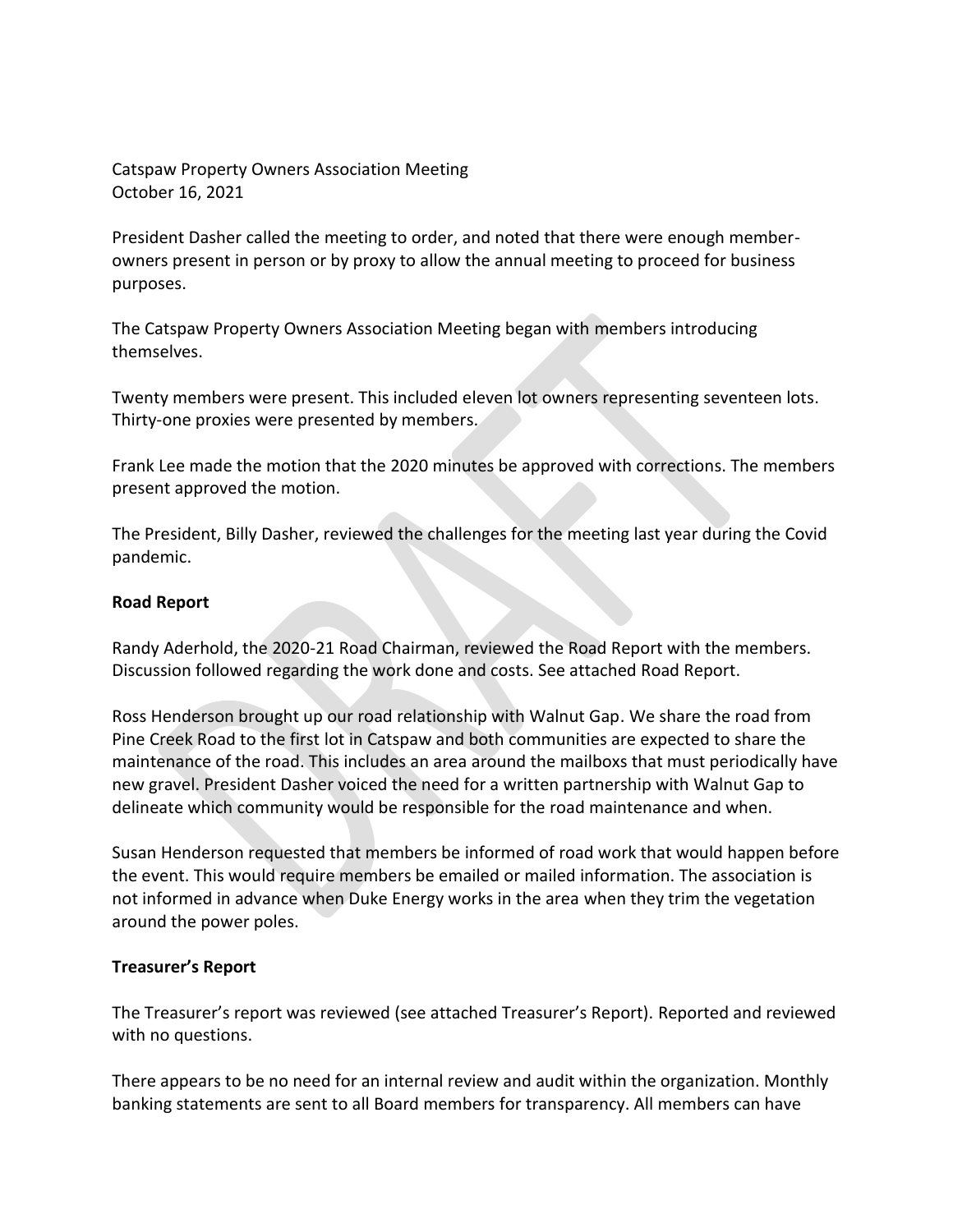access to bank statements. Past concerns regarding the financial statements for the 2020 year were brought up by Ross Henderson. Discussion followed. At the end of the discussion it was acknowledged that the inconsistency arose because of a difference in accounting.

Discussion followed regarding impact fees assessed for new construction. This one time fee of \$500.00 is requested due to the wear and tear on the roads because of construction trucks traveling within Catspaw. This fee has not consistently been assessed. It was suggested that some of the older properties that haven't paid an impact fee be grandfathered in. Discussion followed regarding where the construction was occurring and the actual impact on the roads.

Members of the POA felt that a set of rules for common issues (impact fees, best practices involved with shooting guns within the community, speed limits, etc.) be developed. Susan Henderson voiced the need to survey the community regarding what issues they might have. The Governance Committee would review these concerns.

# **Budget**

Non-road expenses were reviewed. Discussion followed regarding the need for a "rainy day" fund to be maintained in anticipation of a potential weather event that could wash out Catspaw roads. Washed out roads would cost the community thousands of dollars. President Dasher proposed a dollar amount that the community might need to maintain in anticipation of a possible severe weather event. Revenues are down due to members combining lots which lessens the amount of POA fees paid to the association. This reduces the total revenue collected from assessments. Costs to maintain roads are increasing. Discussion followed regarding options for the budget for next year, the history and amount of POA fees assessed, and the impact of fees on individuals who own lots but who aren't home owners. Several budget proposals were shown to the members present.

Jack Lurie proposed a budget for next year which included a detailed list of road expenses for 2020. As the possible Road Chairman (pending election) the membership voted to accept his proposed budget. Susan Henderson moved that the community accept the alternative budget as presented by Jack Lurie. The motion for the budget was passed with one member opposed.

# **Governance**

Glenn Farrow reviewed the current work by the Governance Committee. He stated that the Bylaws were being revisited. They will select a time for a meeting to continue the discussion on the Bylaws.

# **Dates for the next annual meeting**

The dates for the next annual meeting will be determined by surveying the general membership. Dates include Saturdays in July and Saturdays in October. The Board will be